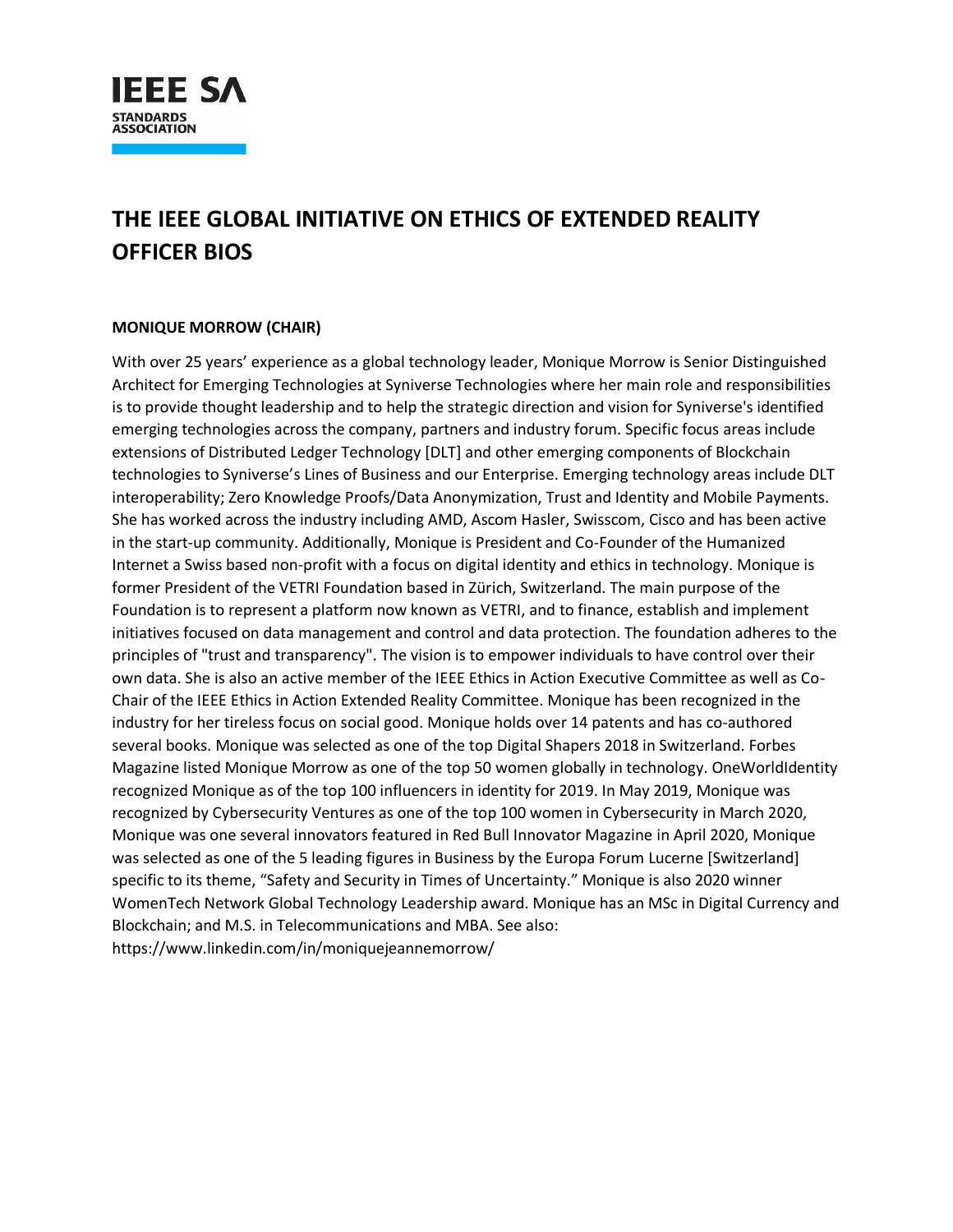#### **MATHANA (VICE CHAIR)**

Mathana is an artist, interplanetary philosopher and AI/XR/robot ethicist whose work sits at the intersection of technical standards, policy, advocacy and theory. They curate the project @automationomics, co-authored the IEEE's Ethically Aligned Design chapter on XR and lead the Initiative's policy track. Mathana is a fellow at the Centre for Internet and Human Rights (European University Viadrina), has a masters from the J-school at the Chinese University of Hong Kong (Global Communication) and studied international relations and law at the University of Texas at Dallas. [*Mathana is a mononym; and uses the pronouns 'they'/'them']*.

### **DAISY TAM (SECRETARY)**

Daisy has been with Global Risk Management Division of the Bank of Nova Scotia for over a decade. A past Newsletter Editor with IEEE Toronto, Canada Section, and Public Relations Officer with IEEE University of Toronto Student Branch.

## **ELENI MANGINA (WHITE PAPER SUBGROUP CHAIR)**

Eleni Mangina is a Professor in School of Computer Science, and joined University College Dublin (UCD) in January 2002. Her current work focuses on the analysis, design and development of intelligent systems, which utilise different Artificial Intelligence (AI) techniques and emerging technologies. More specifically, Eleni Mangina is project coordinator of two (2) H2020 projects (ARETE & AHA), one (1) Erasmus+ (FANTASIA) and partner within three other EU projects (XR4Ped, BASE, RoboPisces). She is currently a funded investigator as part of SFI ESIPP and academic supervisor for two (2) SFI Centres for Research Training (CRT) (Machine Learning – ML-Labs; Digitally-Enhanced Reality – D-REAL).

The ARETE H2020 project aims to support the pan-European interactive technologies effort both in industry and academia, through the multi-user interactions within AR technologies evaluated in education in both professional and private contexts and ethics considerations are highly relevant with the aims of the IEEE Global initiative on XR Ethics. The authoring tools used within ARETE and the provision of access to AR content developed for the broader community of users within the EU, will increase the European innovation capacity in AR. Through systematic application of human-centred design approaches, ARETE will deliver highly usable, useful and desirable AR technologies and contents, leading to a wider uptake and further stimulating their creative usage.

Eleni is currently the Vice Principal (International) College of Science, the Chair of Athena SWAN Bronze Award application for the School of Computer Science, mother of 3 and an advocate for equality, diversity and inclusion.

### **GEORGIA LIVIERI (MARKETING SUBGROUP CO-CHAIR)**

Georgia Livieri has a *Master's degree in Moral Philosophy* from the National and Kapodistrian University of Athens, Greece. She is currently a *Ph.D. Candidate in Bioethics and Public Health Policy* at the Cyprus University of Technology in Limassol, Faculty of Health Sciences, Cyprus International Institute for Environmental and Public Health. Her study is upon the ethical issues arising from the use of Health Big Data for the investigation of epidemics and the diagnosis